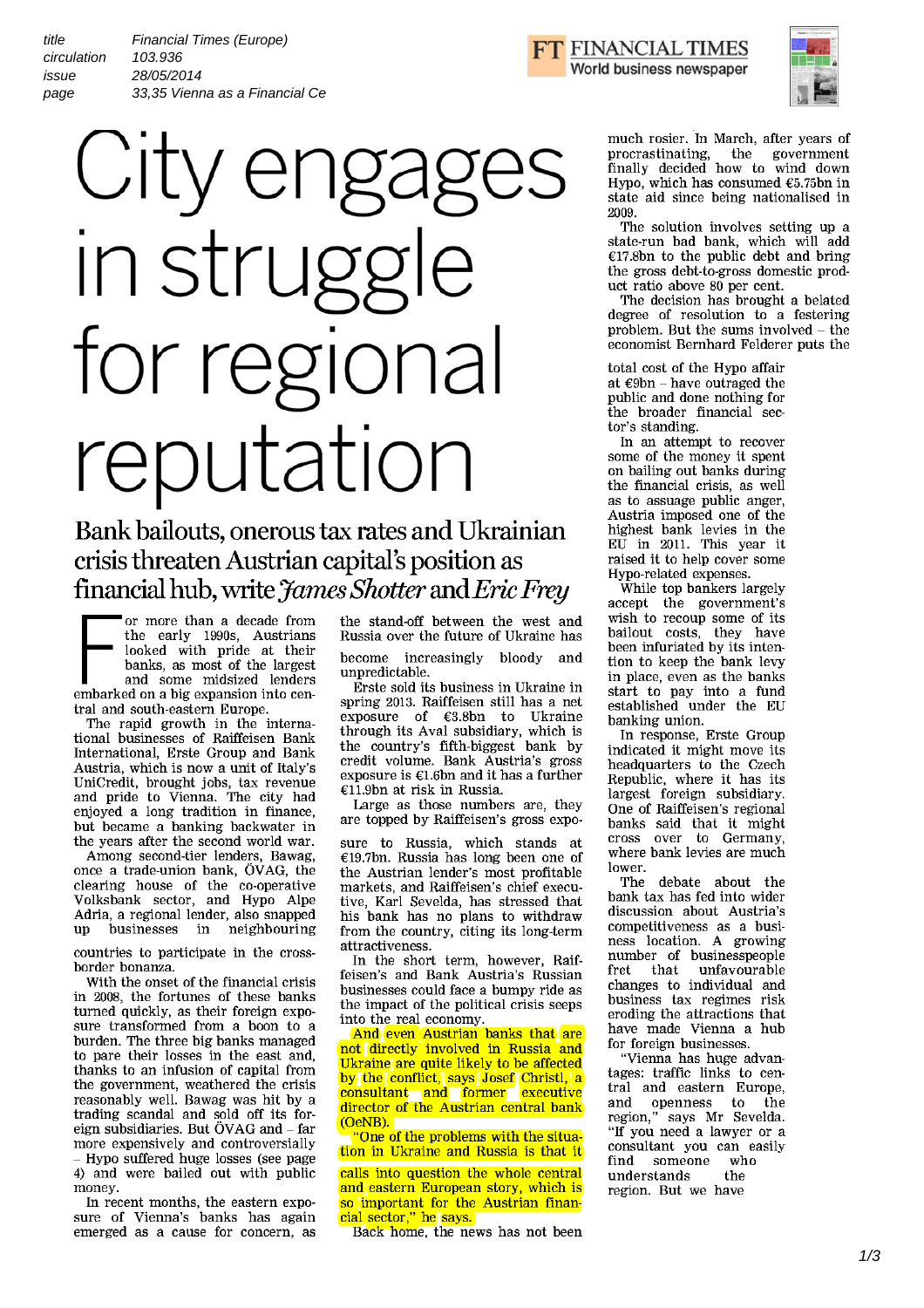to be careful in tax policy, because our competitors aren't<br>sleeping Prague sleeping. Prague and Warsaw must be taken seriously."

Indeed, at 45.4 per cent of national output, Austria's tax take is higher than that of notoriously high-tax Sweden.

Although the government will still fail to meet the requirements of the EU fiscal pact by bringing its structural deficit below the threshold of 0.5 per cent of national output, the calls for tax cuts are getting louder.

Experts also criticise the structure of the tax code. While labour income is highly taxed, the country

has some of the lowest taxes on wealth and property in the OECD. Moreover, too much of the public budget is used for pension payments and distorting subsidies. Too little flows into productivity-boosting realms such as education and research and development.

"The main problem is not how much is taxed but what for," says Karl Aiginger, head of the Wifo economic research institute. "The

Austrian economy will only remain competitive if we have the necessary skills."

The other area in which Vienna has struggled of late is capital markets. The stock exchange received a welcome boost this month, when aviation components group FACC said it planned  $a \in 150$ m listing this year.

That would be a rare shaft of light in a gloomy sky. The stock exchange - a whirl of activity before the financial crisis – has had no initial public offerings since 2011, although it has had a number of capital raisings, notably from Erste and<br>Raiffeisen and insurer Raiffeisen Uniqa.

One way to improve the situation, suggests Mr Christl, would be to sell off some of the companies still fully or partly owned by the state.

"If you want to revive the capital markets, privatisations would make a lot of sense, especially at the moment, as the government could used the one-off gains

## to offset the one-off costs<br>from Hypo," Mr Christl says.

For now, the government shows little interest in privatisations. Instead, its recent actions are more likely to reduce than increase activity on the Vienna stock exchange.

This month, the finance ministry was central to the brokering of a deal that will see 10 eurozone countries introduce a financial transaction tax from 2016. The move is fiercely opposed by bankers who fear it will drive transactions elsewhere. "It is a political decision, but you have to think about what it means," says Andreas Treichl, chief executive of Erste Group. "It means you are taking a deliberate decision not to have financial transactions in Europe."

The situation in Ukraine and Russia calls into question the whole central and eastern European story'

If you want to revive the capital markets, privatisations would make a lot of sense, especially now'



Taxing issues: Karl Aiginger Eric Krügl